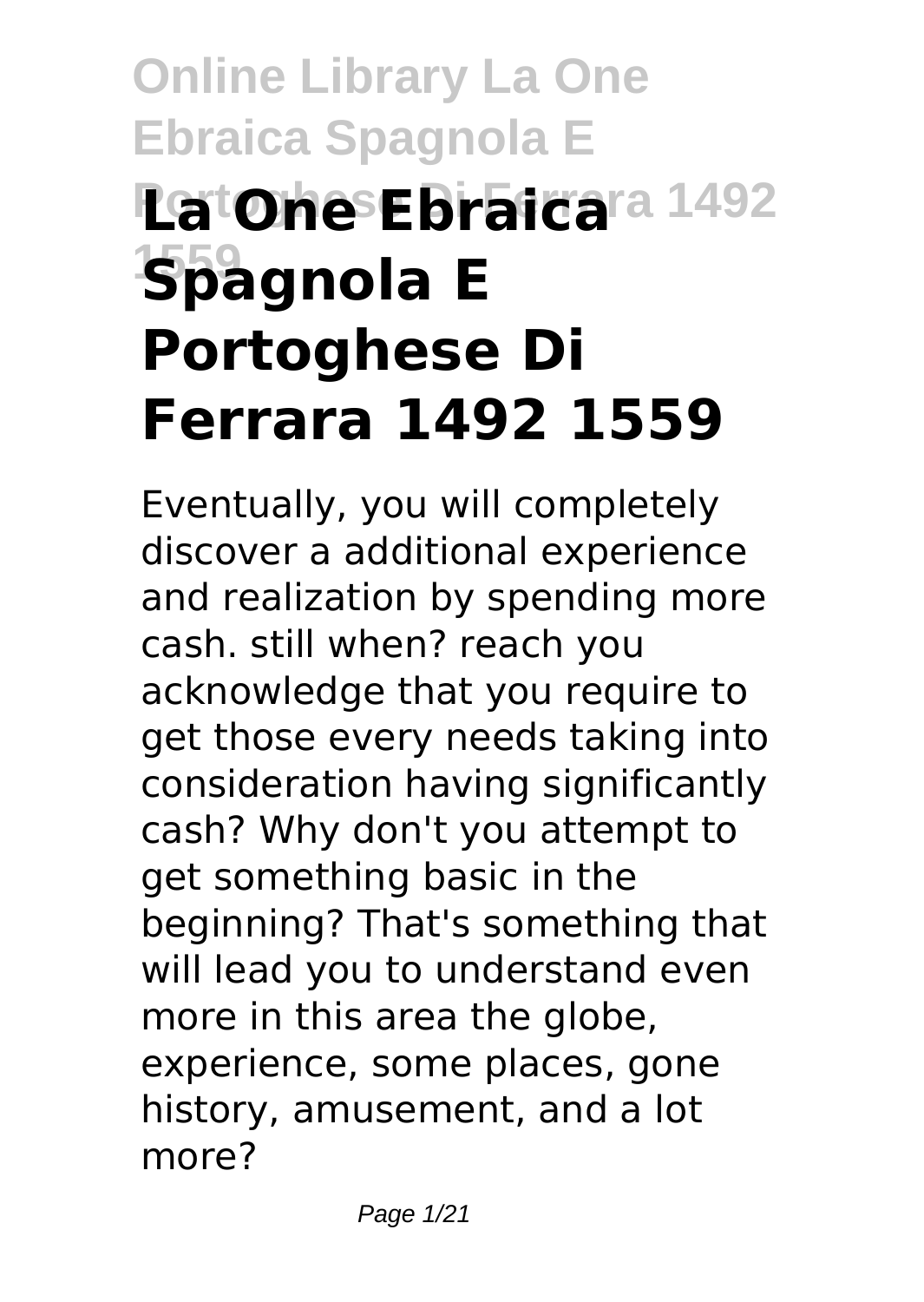**Online Library La One Ebraica Spagnola E Portoghese Di Ferrara 1492 1559** It is your certainly own grow old to enactment reviewing habit. among guides you could enjoy now is **la one ebraica spagnola e portoghese di ferrara 1492 1559** below.

#### **La One Ebraica Spagnola E**

Quando ero bambino nel Bronx, mio padre mi parlava di quello scontro in terra spagnola tra nazionalisti nazi-fascisti da una parte e comunisti ... ebraica della città fu eliminata durante la ...

#### **Oltre la Shoah ricordiamo anche i crimini contro i palestinesi. Solo così si trova la via per la pace** E Manuel ma con sono anche intervenuti ... che ritirato I tre tre Page 2/21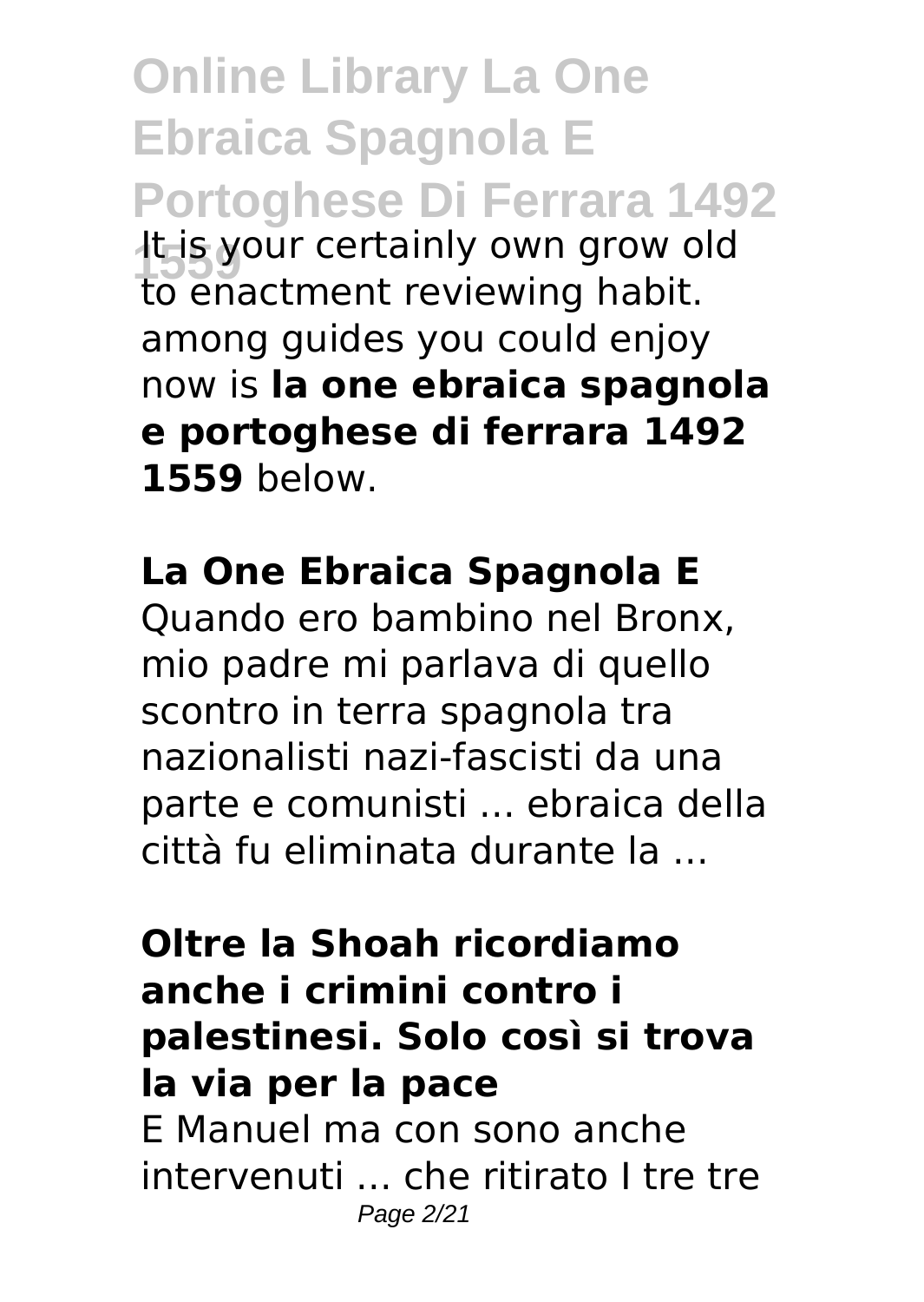altri candidati oltre mezzo la la 92 **1559** per per crederci realiste finché e la spagnola del gruppo di estrema sinistra Sira reggo ...

#### **Notiziario del mattino**

Si perde appunto il ricordo il ricordo diventa sempre più sbiadito come facciamo a tenerlo vivo ma perché tenere vivo questo ricordo ora da costituzionalista Il motivo è molto evidente ed è ...

#### **Raccontare la Shoah**

FARGAS PEÑARROCHA, Mariela 2018. La práctica de la justicia en el orden doméstico: el padre de familia en Domingo de Doto y su tiempo. Studia Historica: Historia Moderna, Vol. 40, Issue. 2, p. 271.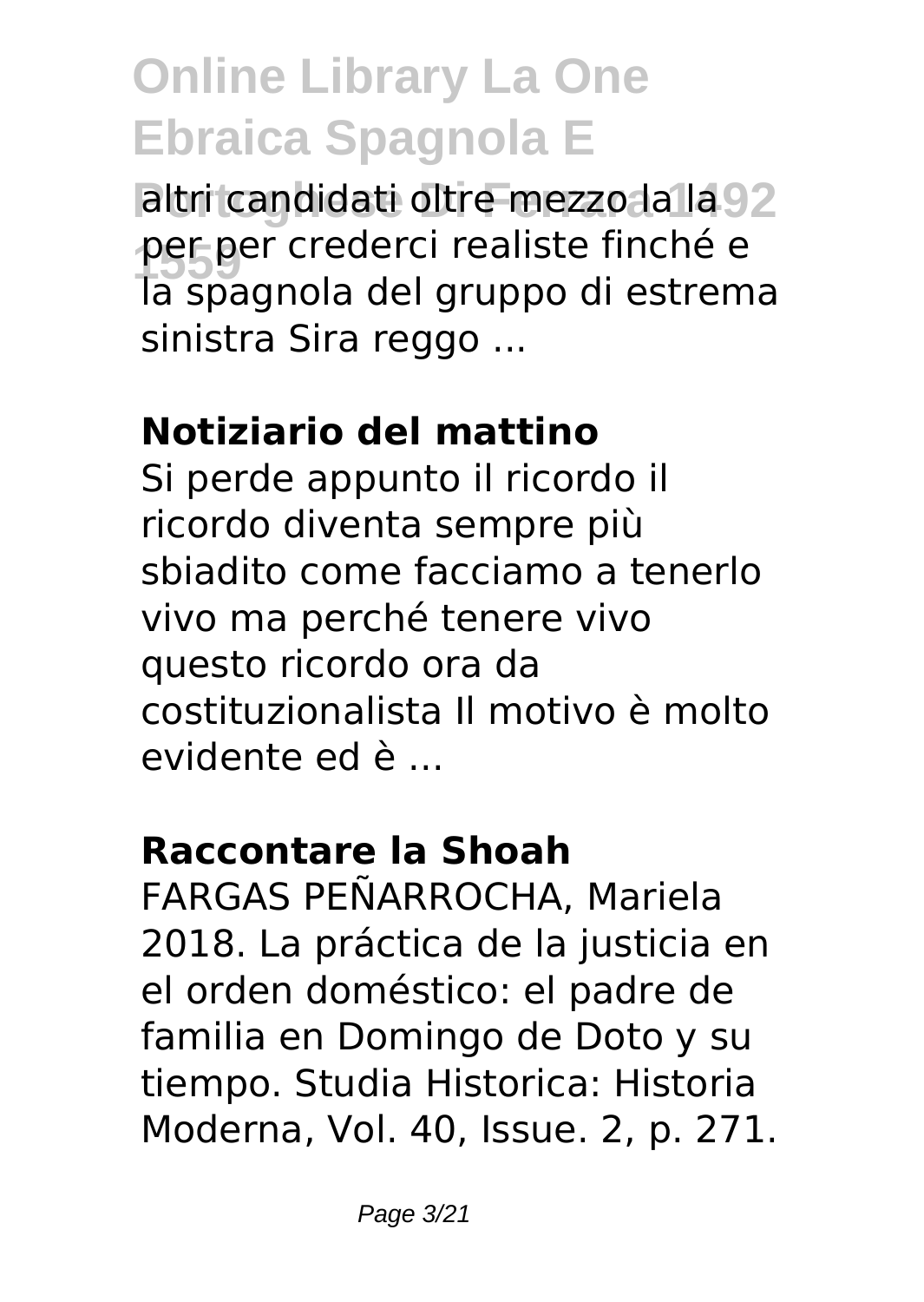**Online Library La One Ebraica Spagnola E Portoghese Di Ferrara 1492 1559** Salomone da Sesso was a virtuoso goldsmith in Renaissance Italy. Brought down by a sex scandal, he saved his skin by converting to Catholicism. Tamar Herzig explores Salamone's world—his Jewish upbringing, his craft and patrons, and homosexuality. In his struggle for rehabilitation, we see how precarious and contested was the meaning of conversion.

In the Early Modern period, the religious refugee became a constant presence in the European landscape, a presence which was felt, in the wake of processes of globalization, on other continents as well. During the religious wars, which raged in Page 4/21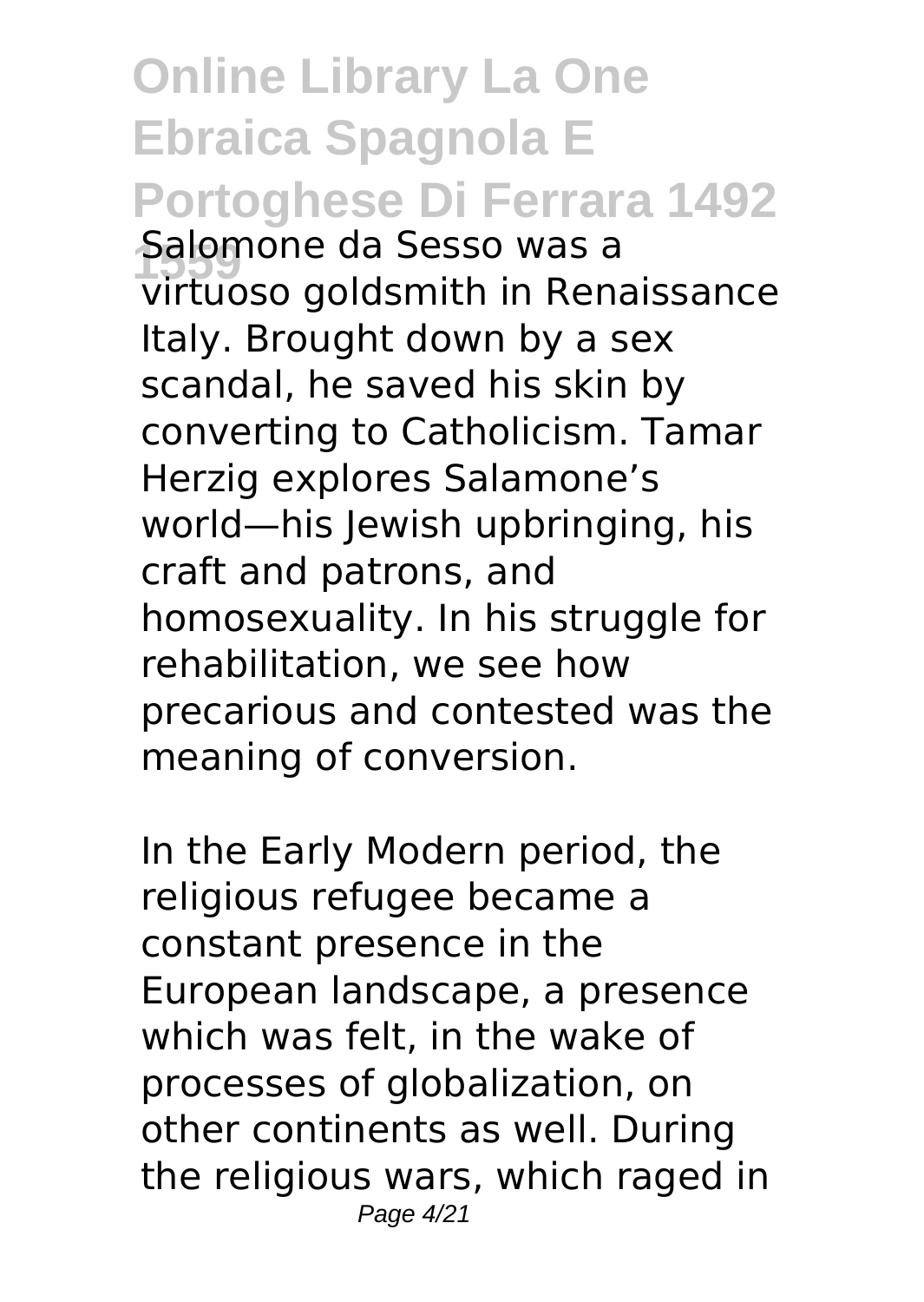**Purope at the time of the a 1492 Reformation, and as a result of**<br>the persecution of religious the persecution of religious minorities, hundreds of thousands of men and women were forced to go into exile and to restore their lives in new settings. In this collection of articles, an international group of historians focus on several of the significant groups of minorities who were driven into exile from the sixteenth to the eighteenth centuries. The contributions here discuss a broad range of topics, including the ways in which these communities of belief retained their identity in foreign climes, the religious meaning they accorded to the experience of exile, and the connection between ethnic attachment and Page 5/21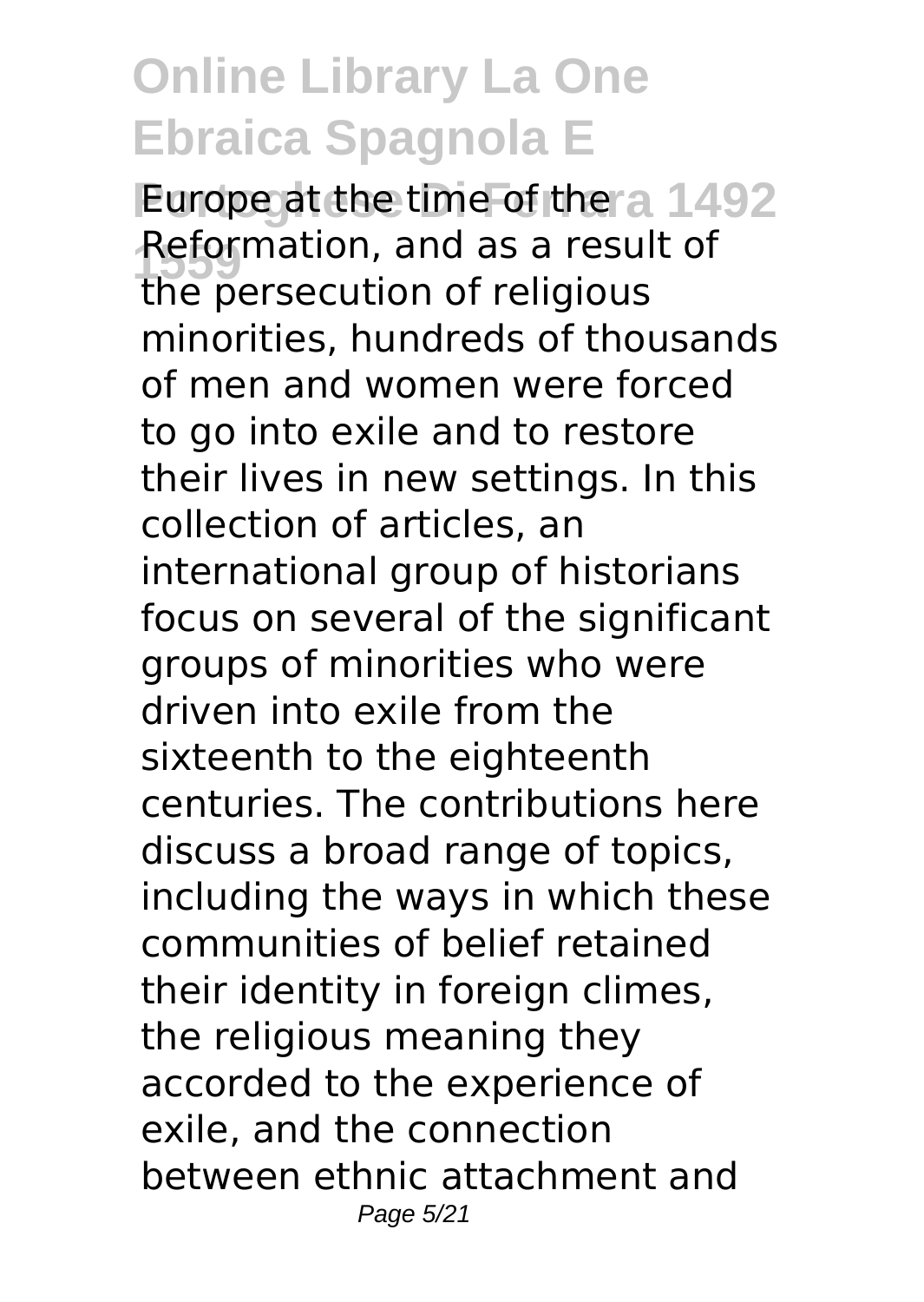religious belief, among others. 92

**1559** This detailed introduction to the text Tiferet Bachurim (The Glory of Youth), written in the midseventeenth century in Ferrara, Italy, discusses the profound changes in Jewish Italian communities regarding sexuality, control of the juvenile body, and the role of Kabbalah in The Jewish Counter Reformation.

James William Nelson Novoa's new book Being the Nação in the Eternal City explores, in a set of case studies focusing on seven carefully chosen figures, the presence of Portuguese individuals of Jewish origin in Rome after the initial creation of a tribunal of the Portuguese Page 6/21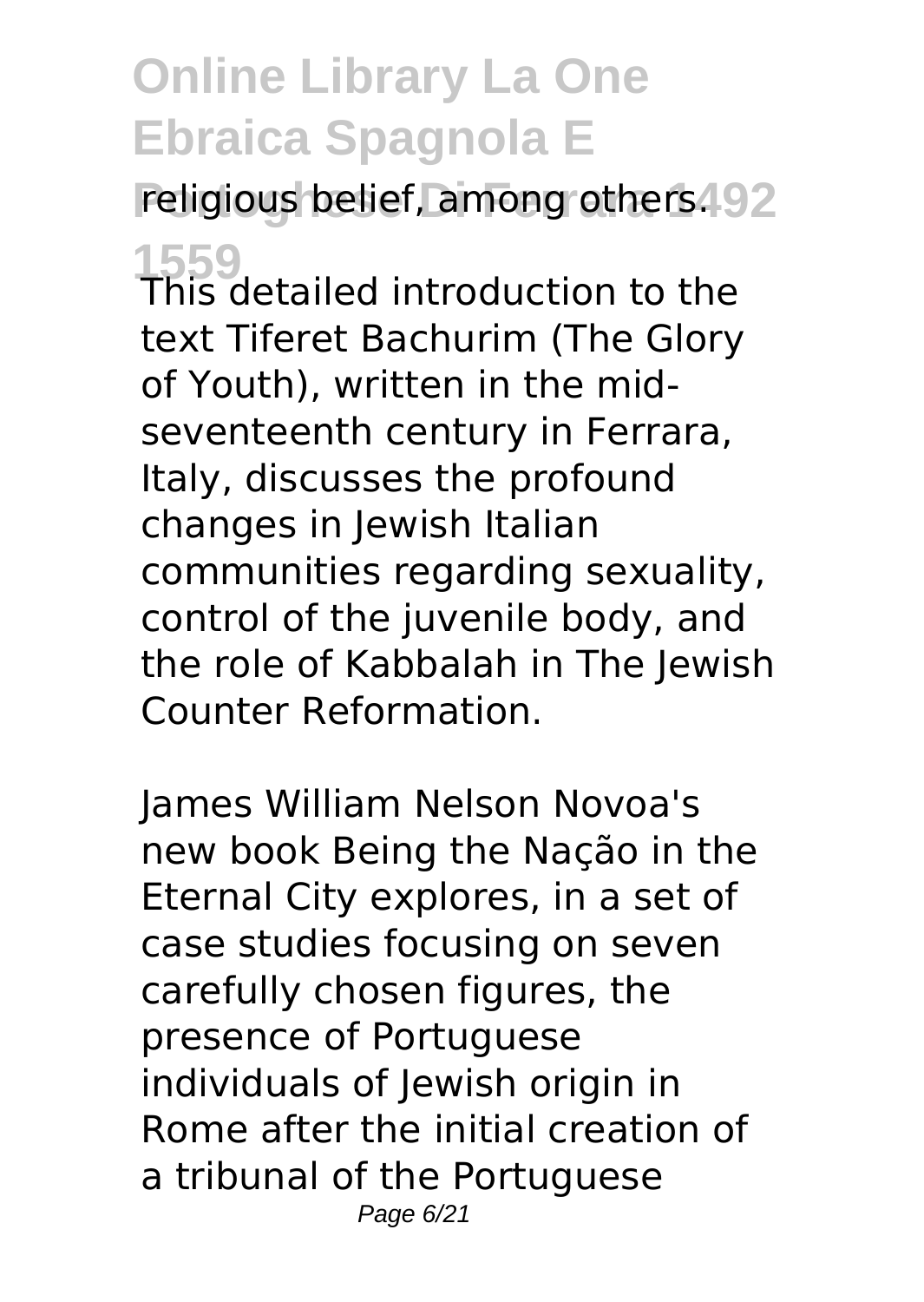**Inquisition in 1531. The book 492** delves into the varied ways in<br>which the protagonists which the protagonists, representing a cross-section of Portuguese society, went about grappling with the complexities of a New Christian identity, and tracks them through their interactions with Roman society and its institutions. Some chose to flaunt Jewish origins. They espoused a sense of being part of a distinctive group, the Portuguese New Christian nação, that set them apart from other Portuguese. Others chose to blend as much as possible into the broader Iberian world represented at Rome, and avoided calling attention to their family past. All, however, had in their own way to work out the Page 7/21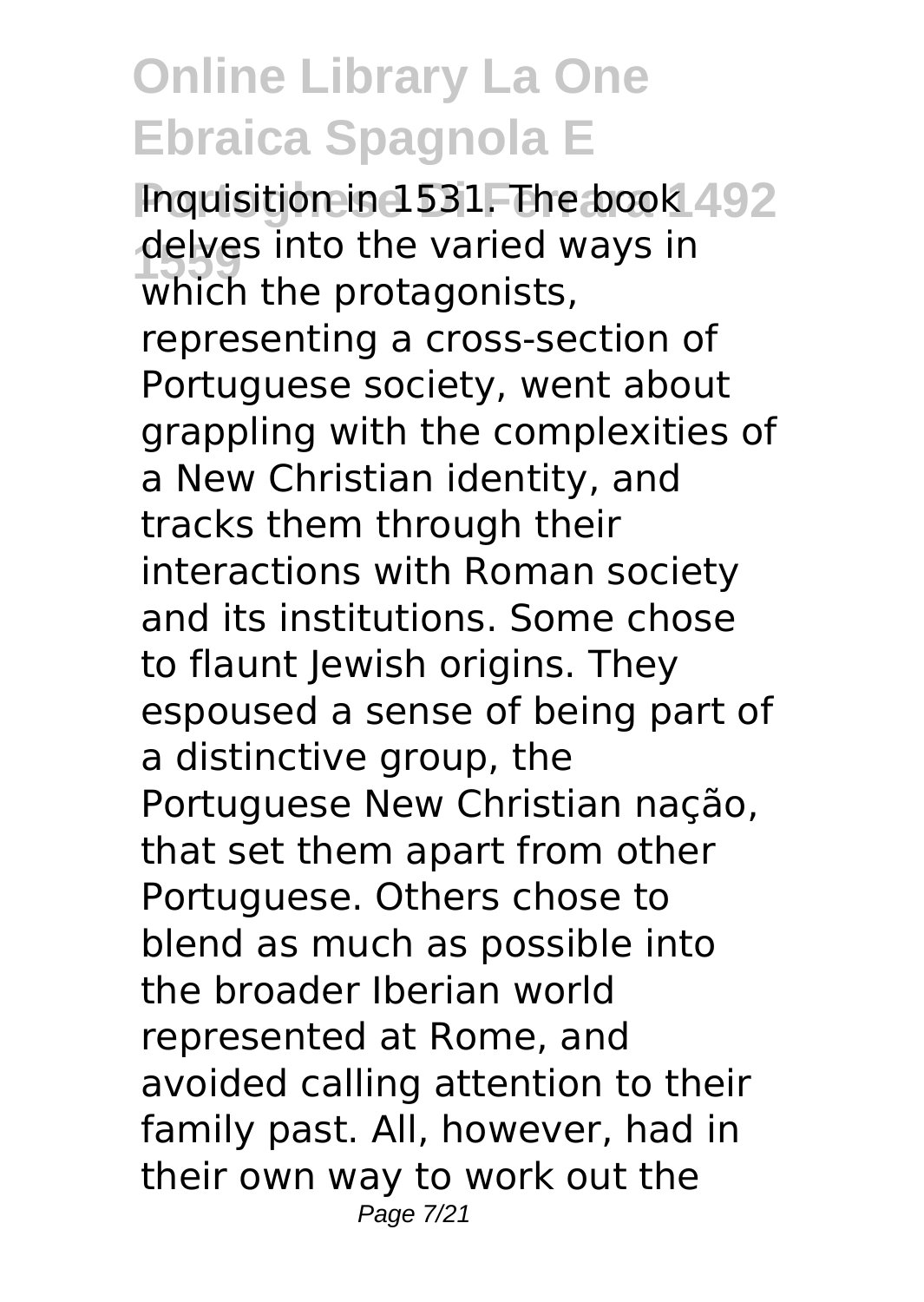multiple shades of what was 1492 involved in being a Portuguese<br>with lowish reats peoding to with Jewish roots needing to navigate the social and cultural pathways through Rome, the urban center of the Catholic Church. The book draws on archival research conducted in the Vatican, elsewhere in Italy, in Spain, and in Portugal. It brings a variety of sources to bear on the complex phenomenon of emergent group identities. It also proposes a critical reflexion on diasporas, the formation of subnational communities, and on the structuring of collective memory in Early Modern Europe. The work will be useful to scholars and general readers interested in the Portuguese New Christian diaspora, in sixteenth century Page 8/21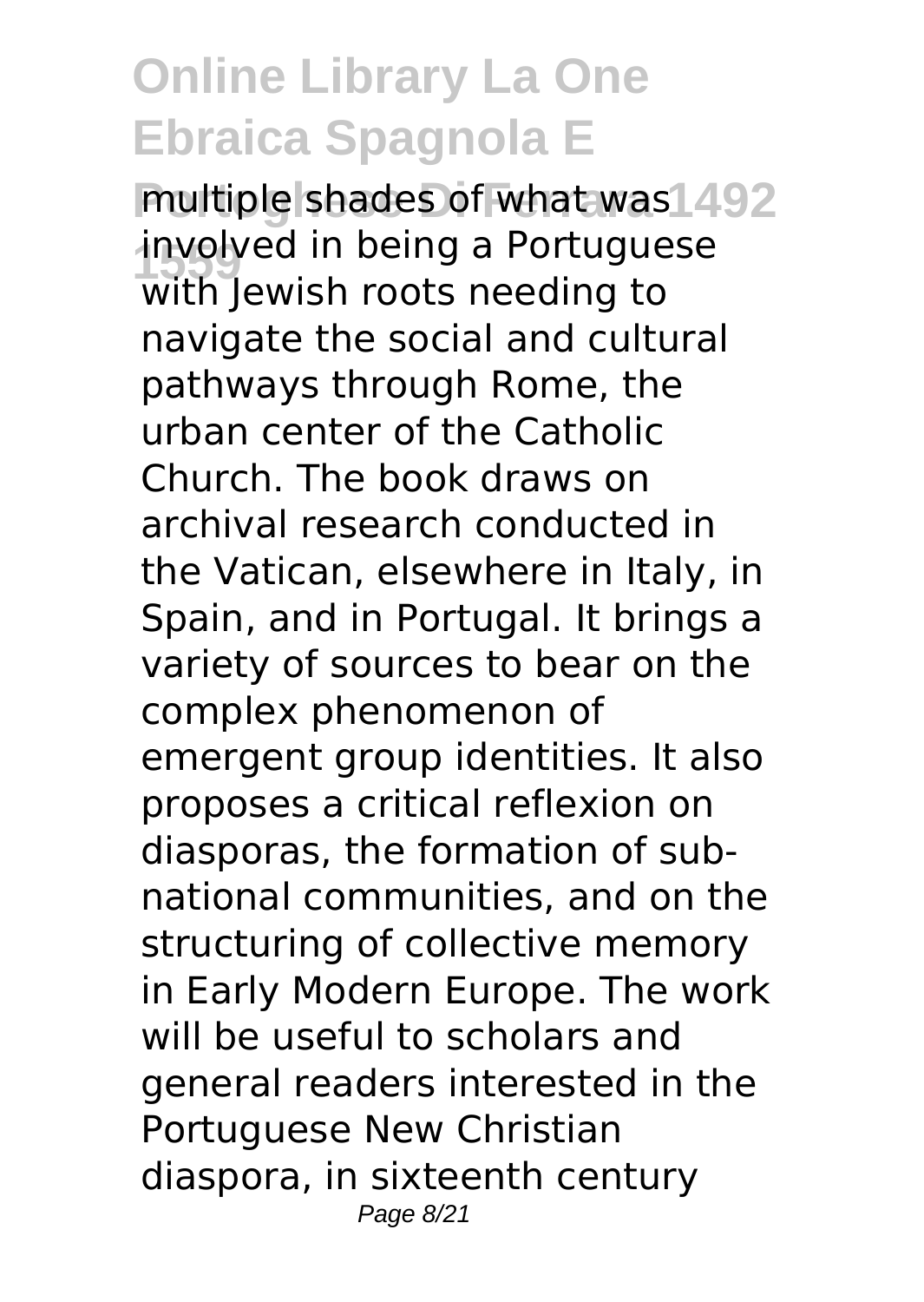Rome, and in the dynamics of 92 community consciousness in Early<br>Modern Europe, In steek Modern Europe. In stock. Purchase direct from Baywolf Press / Éditions Baywolf & Portuguese Studies Review. Le nouvel ouvrage de James William Nelson Novoa, Being the Nação in the Eternal City, se penche sur la présence des Portugais d'origine juive à Rome après l'installation d'un tribunal de l'Inquisition au Portugal en 1531. Le livre présente, dans un cadre analytique, sept vignettes de personnages historiques. Il documente en particulier les façons dont ces agents, qui représentaient une coupe de la société portugaise contemporaine, choisirent d'affronter les exigences de leur Page  $9/21$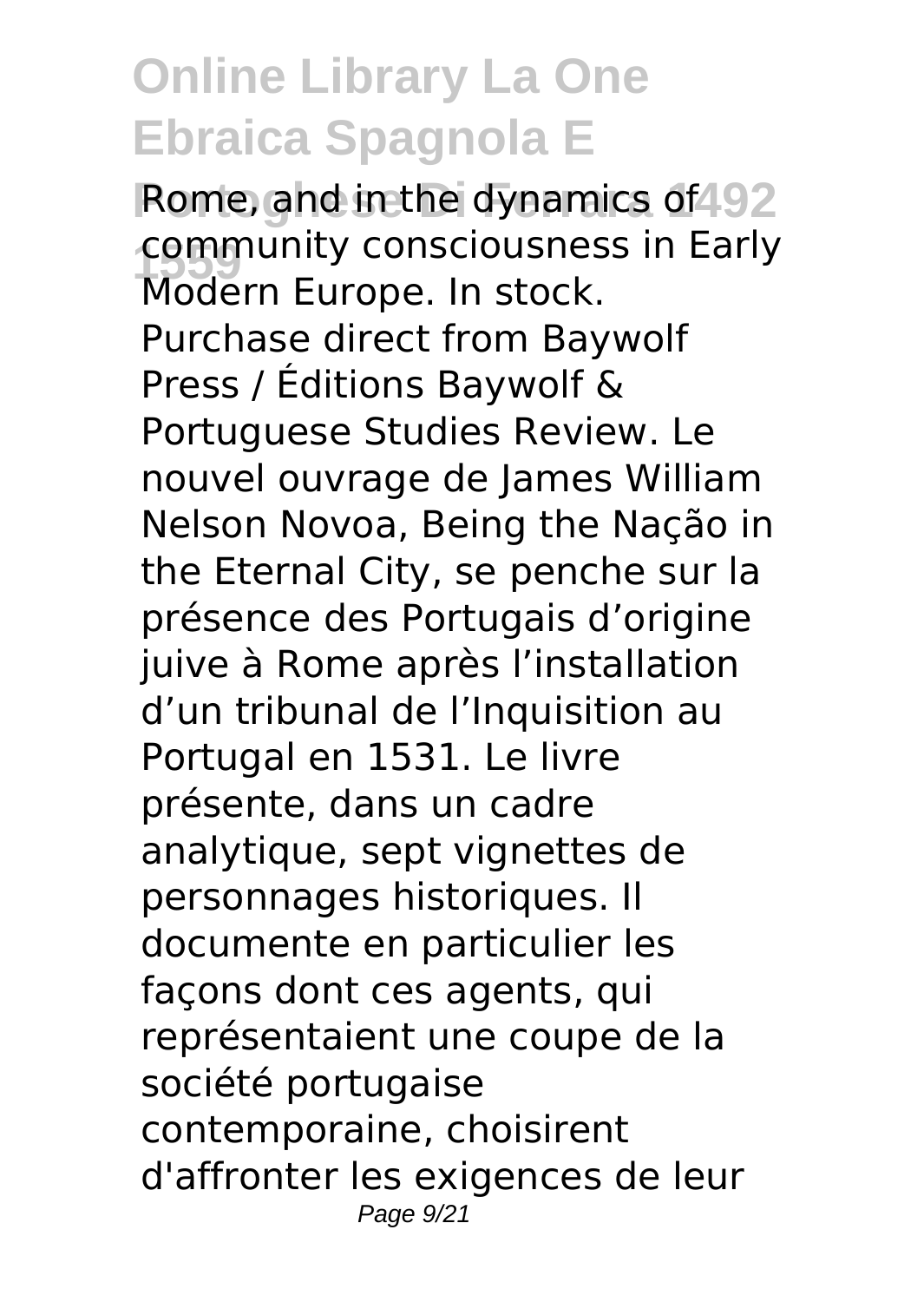nouvelle identité chrétienne, tout en jouant des interactions avec la<br>cosiété remaine et ses société romaine et ses institutions. Certains affichaient leur racines juives. Ils épousaient un sens d'appartenir à un groupe particulier, la nação des Chrétiens Nouveaux d'origine portugaise. D'autres choisirent de s'intégrer le plus étroitement possible au petit monde des expatriés ibériques de toutes sortes à Rome, évitant d'afficher le passé.Tous durent affronter les multiples incertitudes pénombreuses d'être Portugais d'origine juive navigant entre les écueils culturels et sociaux de Rome, le siège urbain de l'Église catholique. L'ouvrage est un fruit de recherches menées en Italie, au Vatican, en Espagne, et au Page 10/21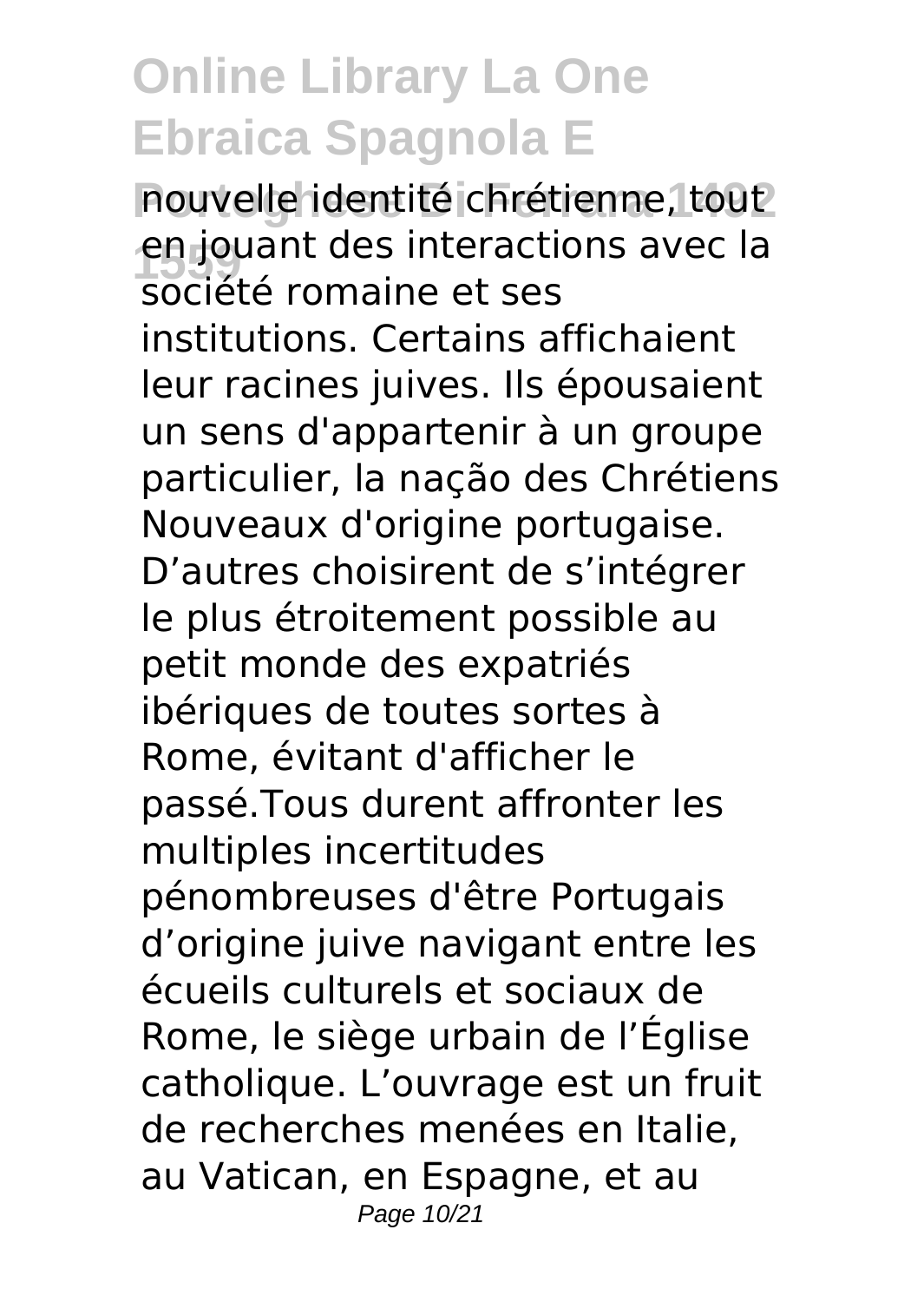Portugal. IL invoque des sources 2 diversifiées pour illuminer le phénomène complexe d'identités collectives émergentes. Il propose également des réflexions critiques au sujet de diasporas, de communautés sub-étatiques en créche, et de la mémoire collective au sein de l'Europe moderne naissante. Le livre s'adresse surtout à tous ceux, spécialistes ou non, qui s'intéressent à la diaspora des Nouveaux Chrétiens portugais, la ville de Rome au seizième siècle, et la dynamique formative communautaire au début de la période moderne.

This electronic version has been made available under a Creative Commons (BY-NC-ND) open Page 11/21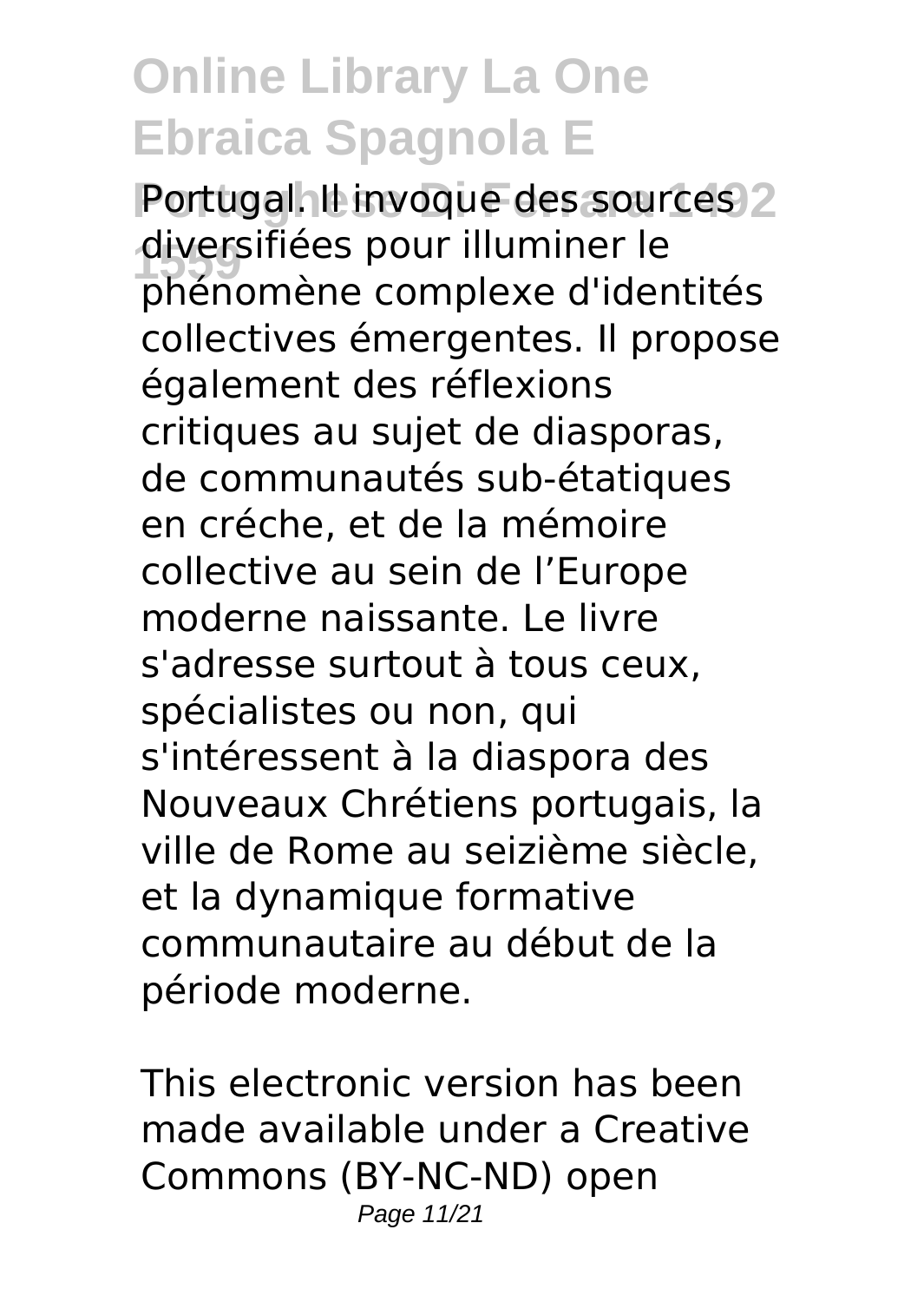access dicense. Jews on trial 1492 **concentrates on Inquisitorial**<br>activity during the period wh activity during the period which historians have argued was the most active in the Inquisition's history: the first forty years of the tribunal in Modena, from 1598 to 1638, the year of the Jews' enclosure in the ghetto. Scholars have in the past tended to group trials of Jews and conversos in Italy together. This book emphasises the fundamental disparity in Inquisitorial procedure, as well as the evidence examined, and argues that this was especially true in Modena where the secular authority did not have the power during the period in question to reject, or even significantly monitor, Inquisitorial trial Page 12/21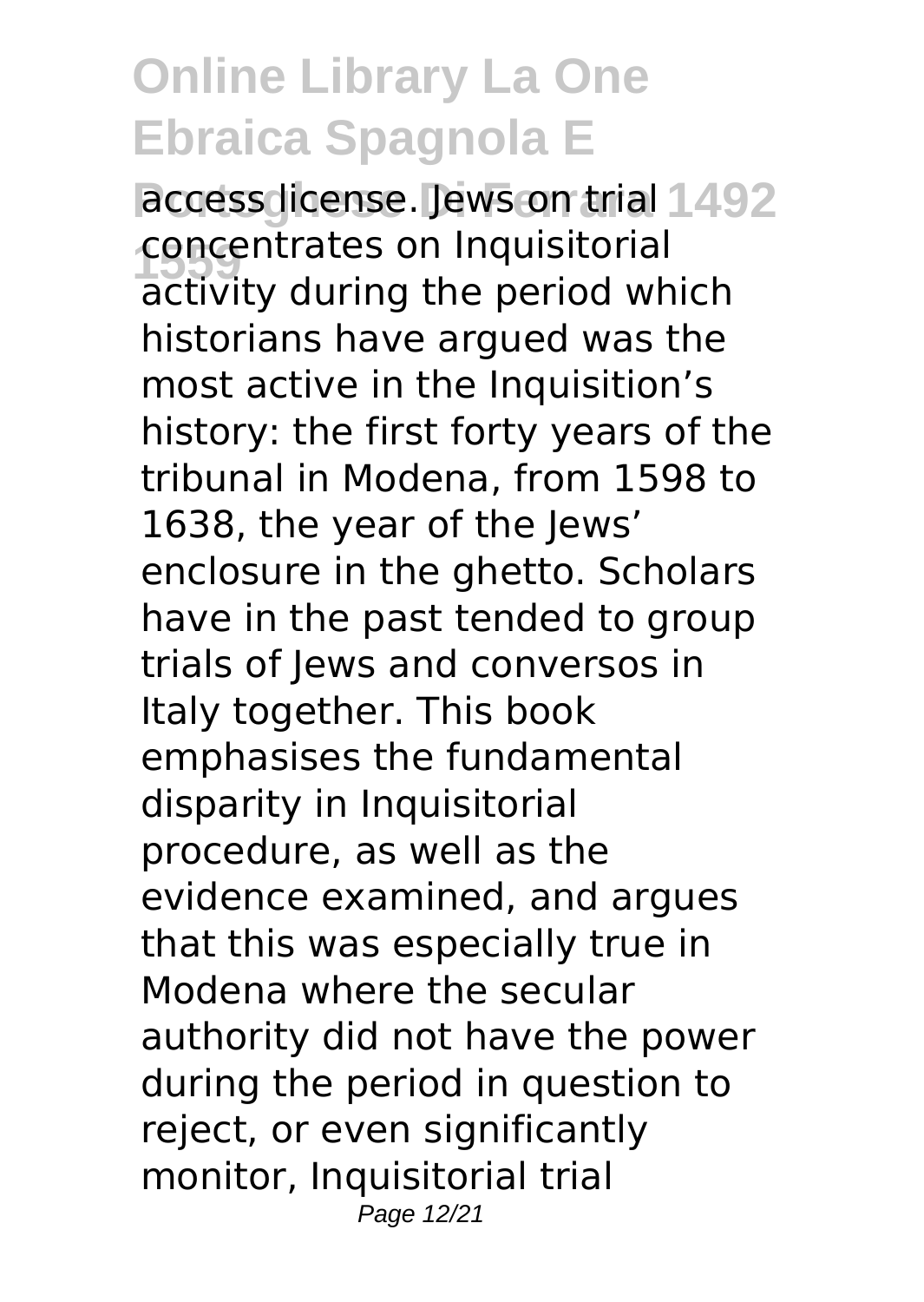procedure. It draws upon the 492 detailed testimony to be found in<br>this transcripts to analyse lowish trial transcripts to analyse Jewish interaction with Christian society in an early modern community. This book will appeal to scholars of inquisitorial studies, social and cultural interaction in early modern Europe, Jewish Italian social history and anti-Semitism.

The Mediterranean port of Livorno was home to one of the most prominent and privileged Jewish enclaves of early modern Europe. Focusing on Livornese Jewry, this book offers an alternative perspective on Jewish acculturation during the eighteenth century, and reassesses common assumptions about the interactions of Jews Page 13/21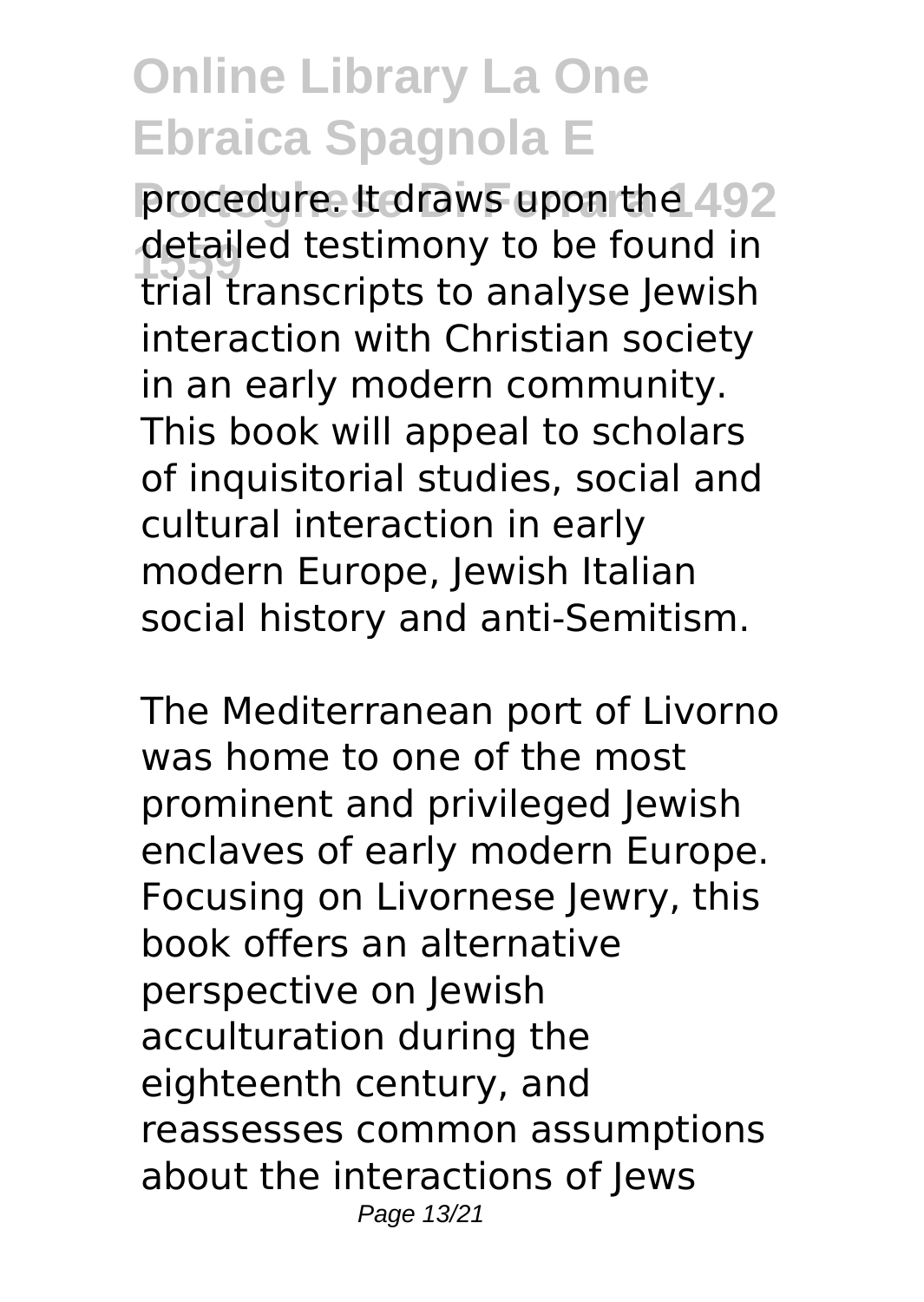with outside culture and the 1492 impact of state reforms on the corporate Jewish community. Working from a vast array of previously untapped archival and literary sources, Francesca Bregoli combines cultural analysis with a study of institutional developments to investigate Jewish responses to Enlightenment thought and politics, as well as non-Jewish perceptions of Jews, through an exploration of Jewish-Christian cultural exchange, sites of sociability, and reformist policies. Mediterranean Enlightenment shows that Livornese Jewish scholars engaged with Enlightenment ideals and aspired to contribute to society at large without weakening the Page 14/21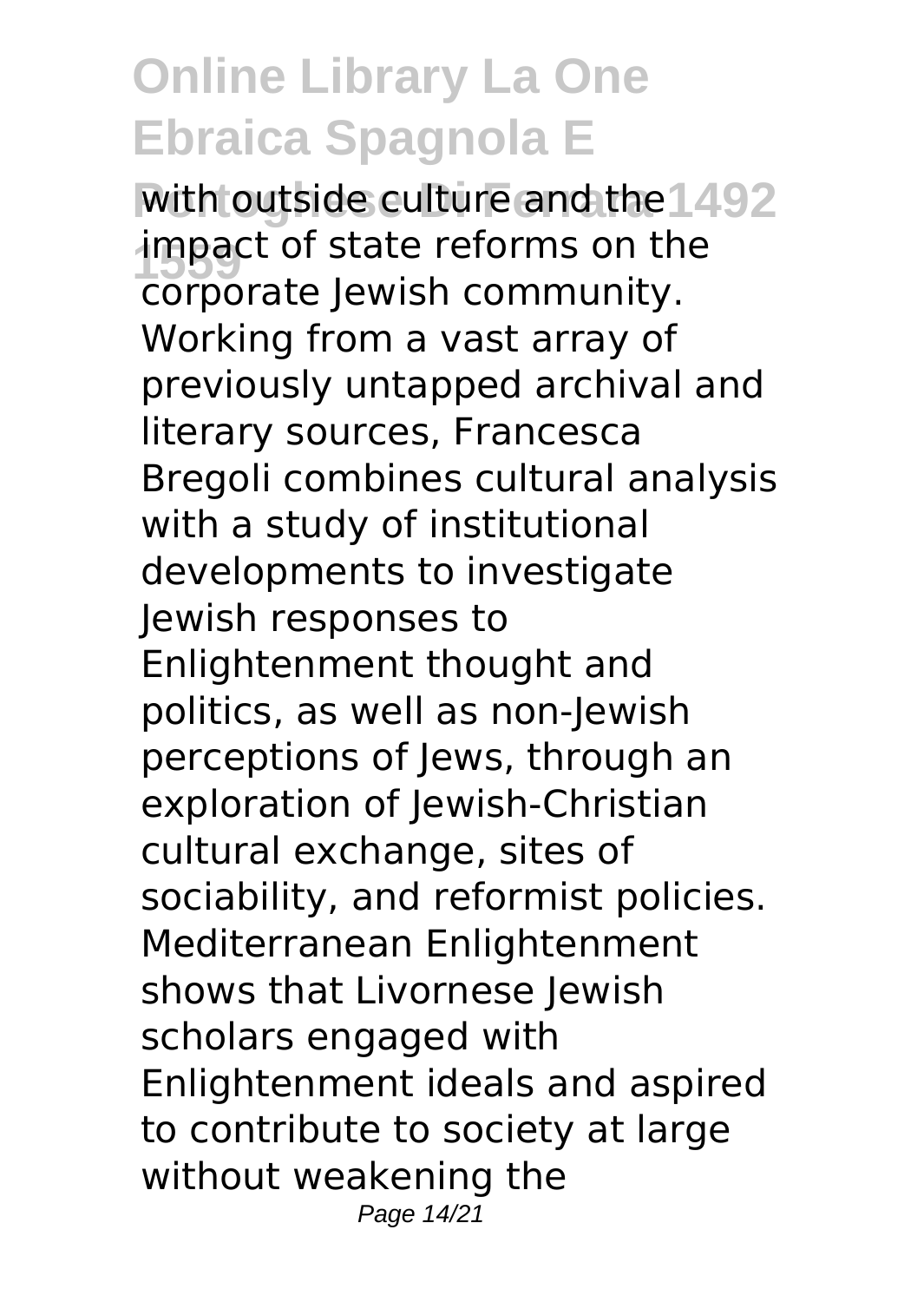**boundaries of traditional Jewish 92** life. By arguing that the privileged status of Livorno Jewry had conservative rather than liberalizing effects, it also challenges the notion that economic utility facilitates Jewish integration, nuancing received wisdom about processes of emancipation in Europe.

An examination of groups and individuals in Rome who were not Roman Catholic, or not born so. It demonstrates how other religions had a lasting impact on early modern Catholic institutions in Rome.

Garcia de Orta's Colloquies on the Simples and Drugs of India (1563) was one of the first books to take Page 15/21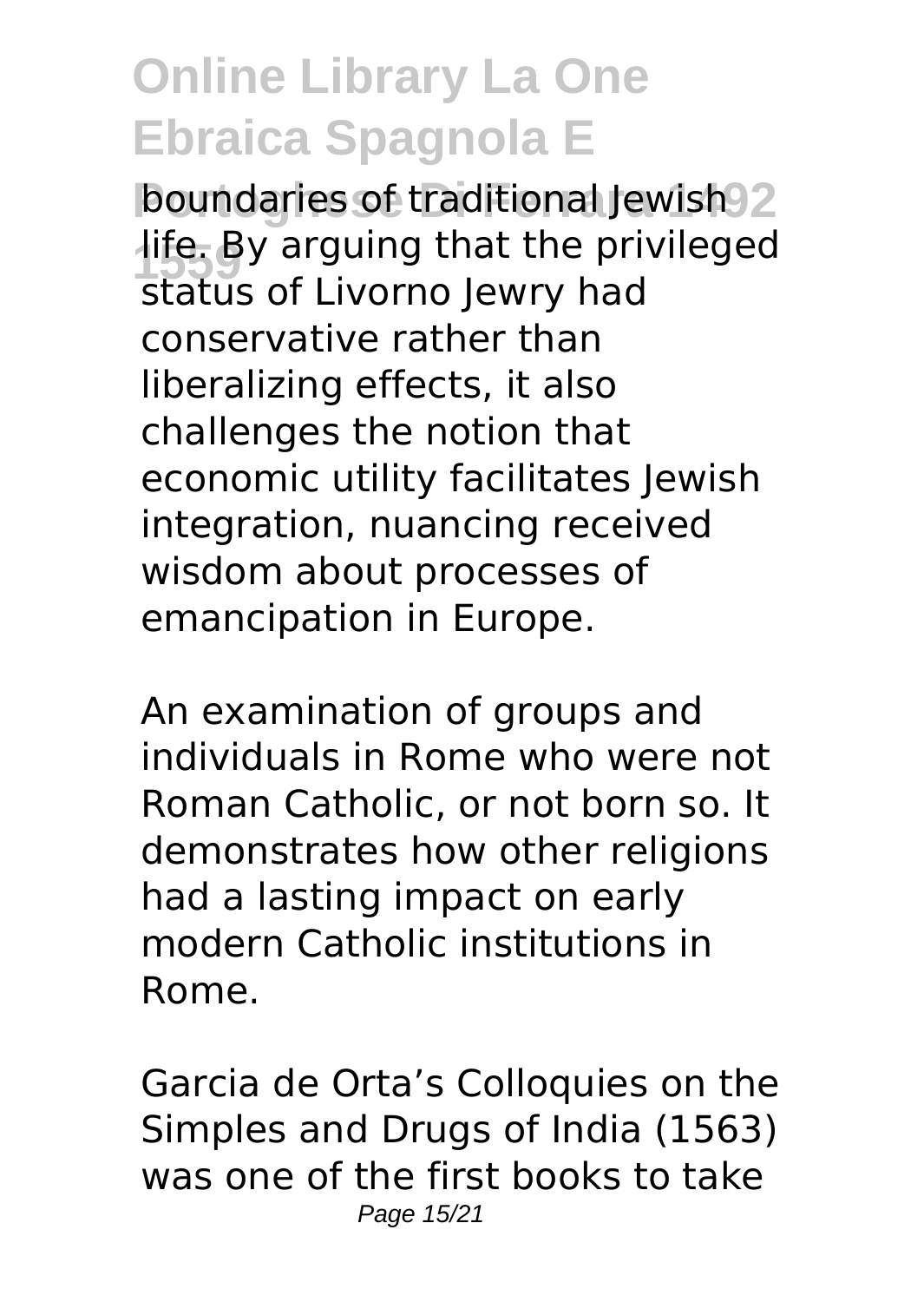advantage of the close ara 1492 **1559** relationship between medicine, trade and empire in the early modern period. The book was printed in Goa, the capital of the Portuguese empire in the East, and the city where the author, a Portuguese physician of Jewish ancestry, lived for almost thirty years. It presents a vast array of medical information on various drugs, spices, plants, fruits and minerals native to India or adjoining territories. In addition, it includes information concerning indigenous methods of healing as well as a far-reaching assessment of ancient and modern authors on Asian materia medica. Orta's book had a market in Asia but was particularly valuable to a European audience. It soon Page 16/21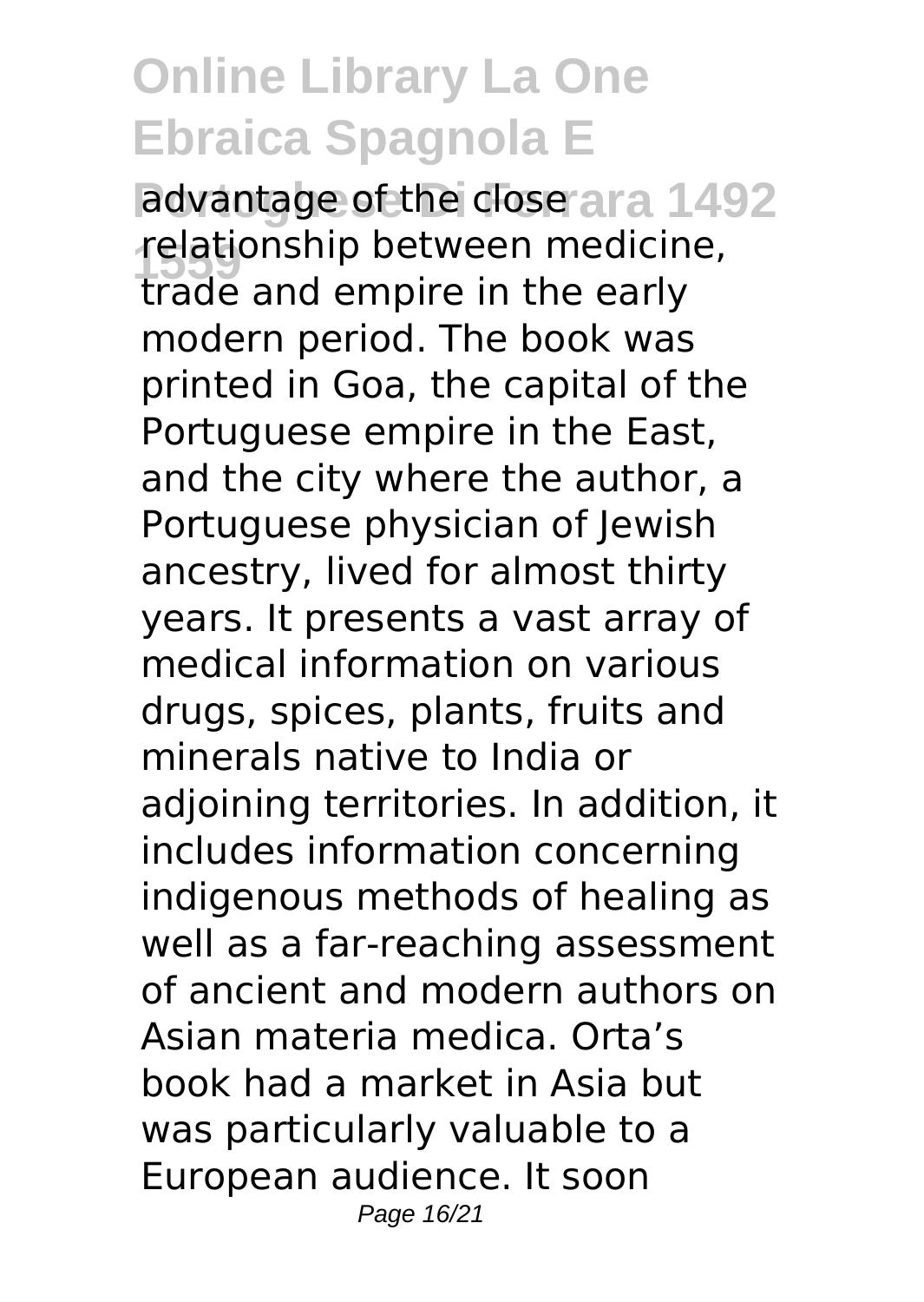attracted the attention of various<sup>2</sup> **European authors and printers by**<br>**Infinition** the basis for providing the basis for adaptations, commentaries and editions in various languages, prompting a successful and complex trail of medical knowledge in transit. Authored by an interdisciplinary team of prominent international scholars, the volume takes into account recent historiographical trends and provides a contextualized and innovative analysis of the histories and reception of the Colloquies. It emphasizes the value of the work to historians today as a symbol of the impact of geographical expansion and globalization in a sixteenthcentury medical world.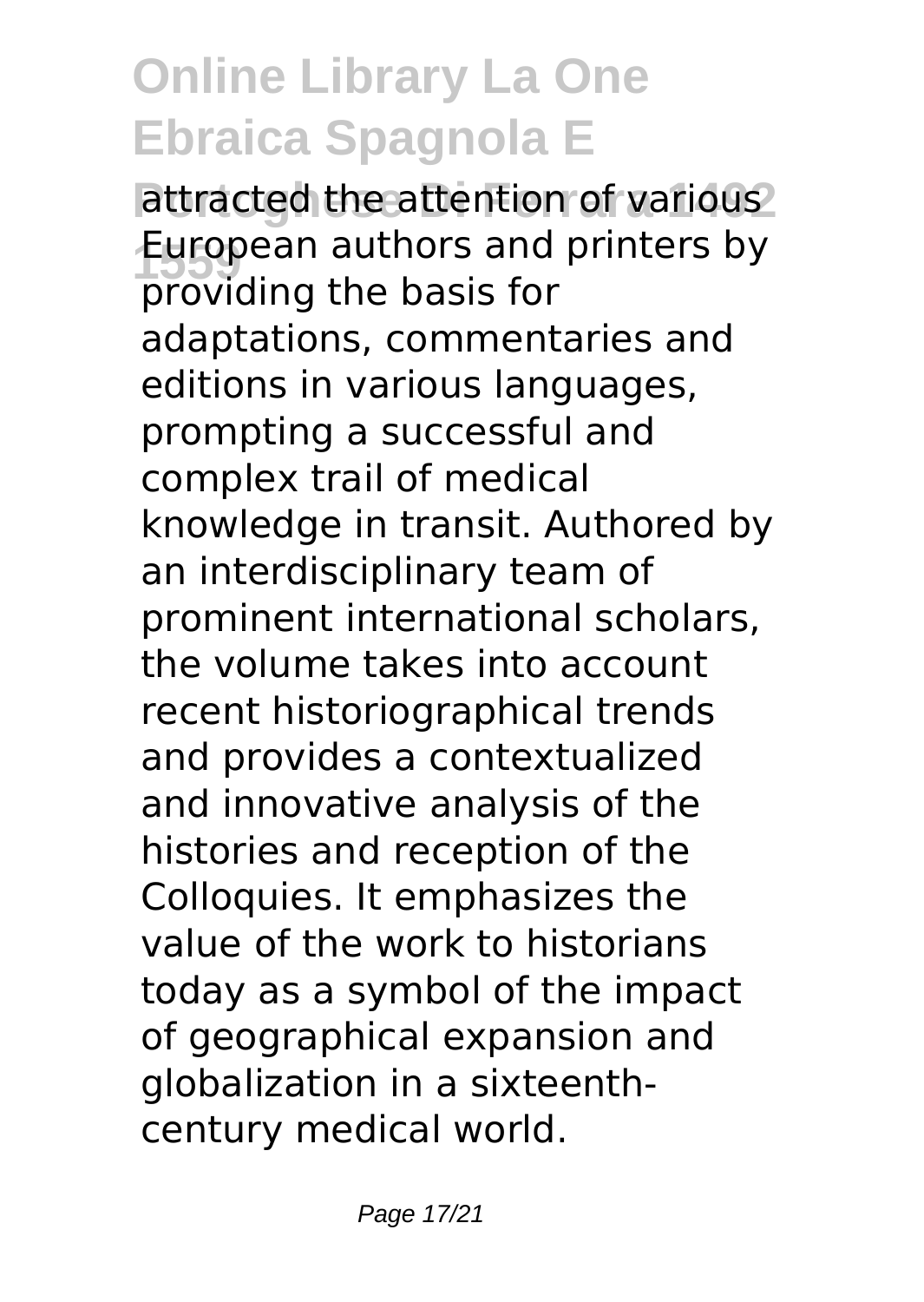Federica Francesconi writes the 2 history of the Jewish merchants<br>who lived and presented in the who lived and prospered in the northern Italian city of Modena, capital city of the Este Duchy, during the seventeenth and eighteenth centuries. Her protagonists are men and women who stood out within their communities but who, despite their cultural and economic prominence, were ghettoized after 1638. Their sociocultural transformation and eventual legal and political integration evolved through a complex dialogue between their Italian and Jewish identities, and without the traumatic ruptures or dramatic divides that led to the assimilation and conversion of many Jews elsewhere in Europe. Page 18/21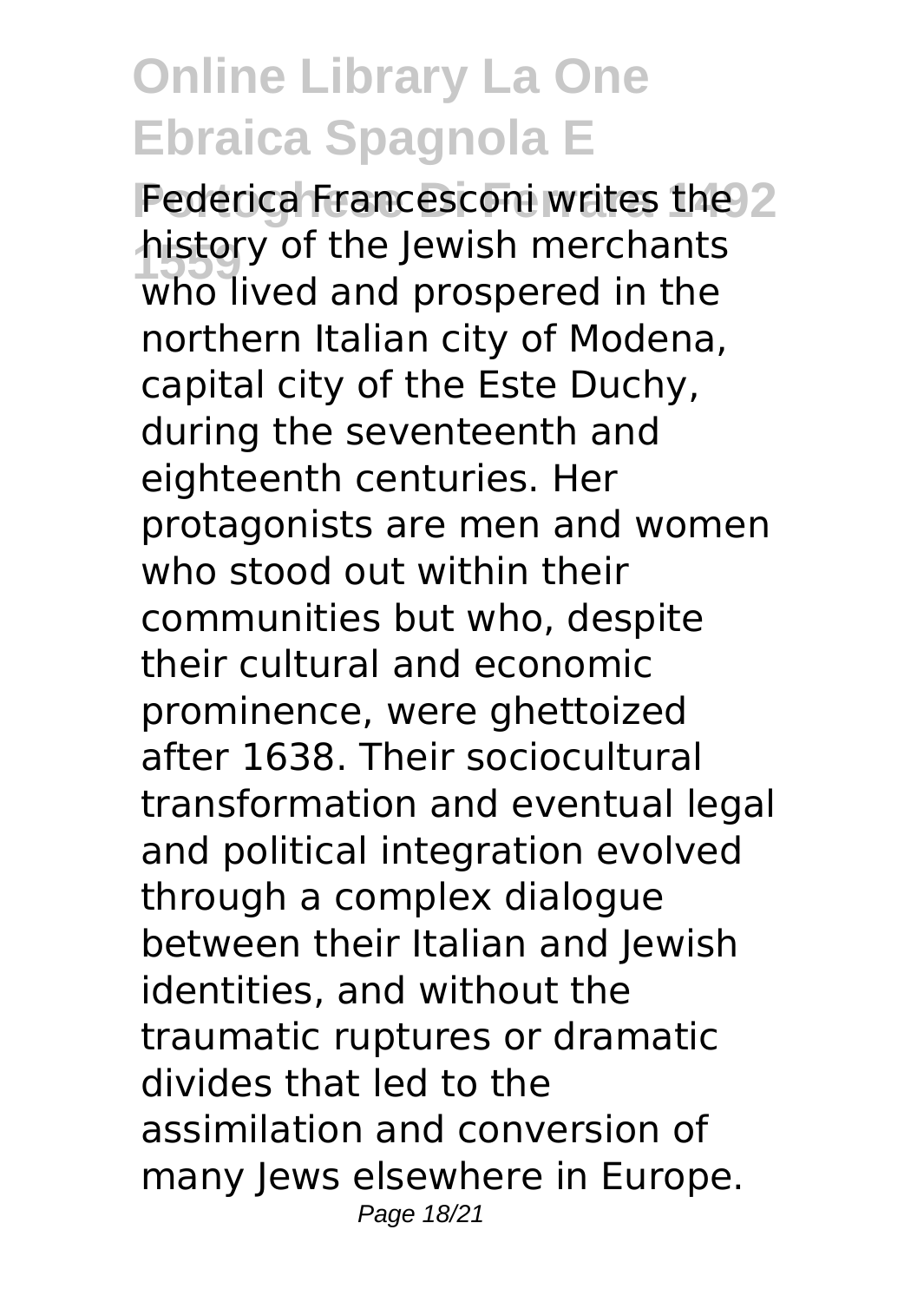**In Modena, male and female 492 1559** Jewish identities were contoured by both cultural developments internal to the community and engagement with the broader society. The study of Lurianic and Cordoverian Kabbalah, liturgical and nondevotional Hebrew poetry, and Sabbateanism existed alongside interactions with Jesuits, converts, and inquisitors. If Modenese Jewish merchants were absent from the public discourse of the Estes, their businesses lives were nevertheless located at the very geographical and economic center of the city. They lived in an environment that gave rise to unique forms of Renaissance culture, early modern female agency, and Enlightenment Page 19/21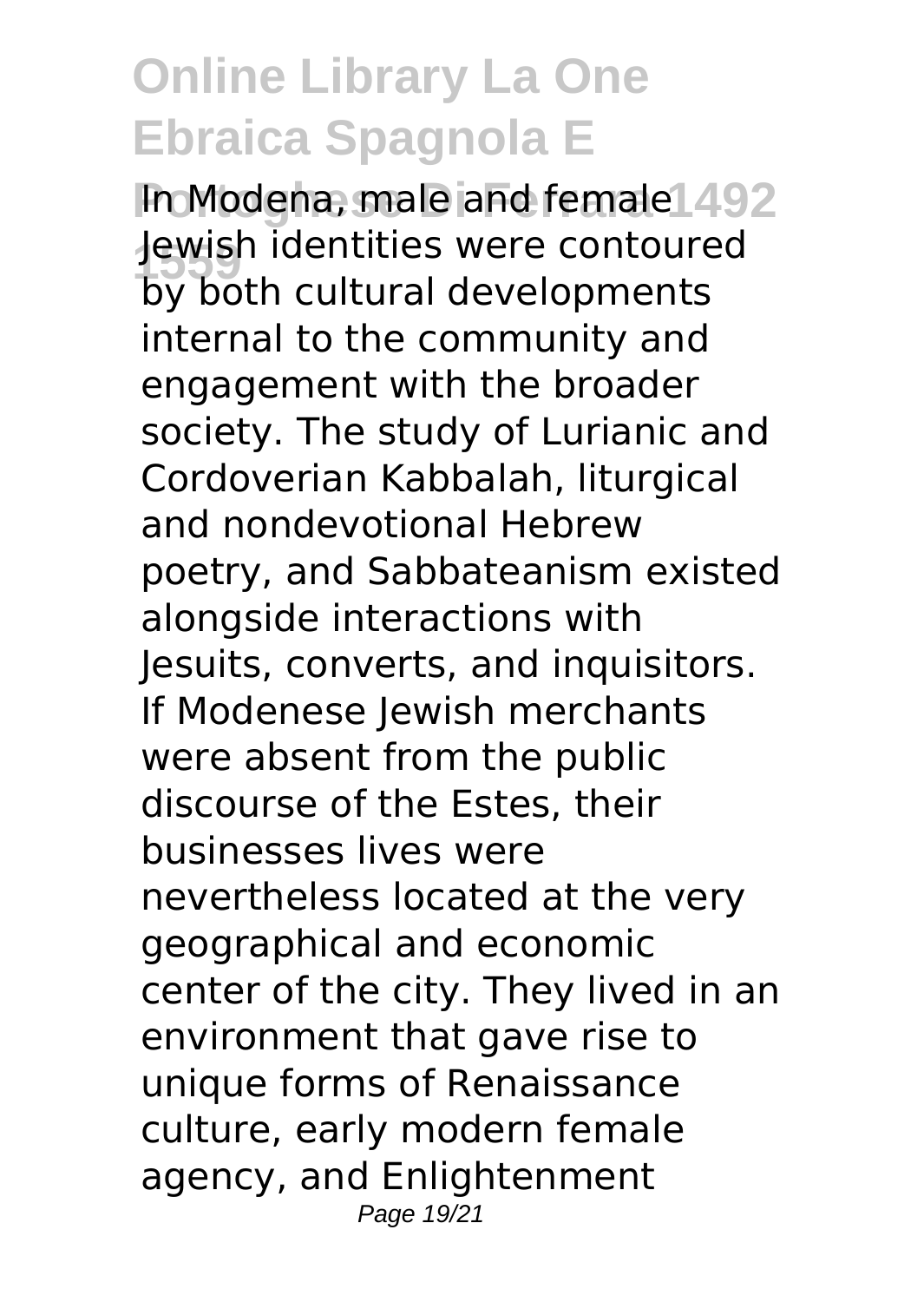practice. New Jewish ways of 492 **performing gender emerged in**<br>the coventeenth century, giving the seventeenth century, giving rise to what could be called an entrepreneurial female community devoted to assisting, employing, and socializing in the ghetto. Indeed, the ghetto leadership prepared both Jewish men and women for the political and legal emancipation they would eventually obtain under Napoleon. It was the cultured Modenese merchants who combined active participation in the political struggle for Italian Jewish emancipation with the creation of a special form of the Enlightenment embedded in scholarly and French-oriented lay culture that emerged within the European context. Page 20/21